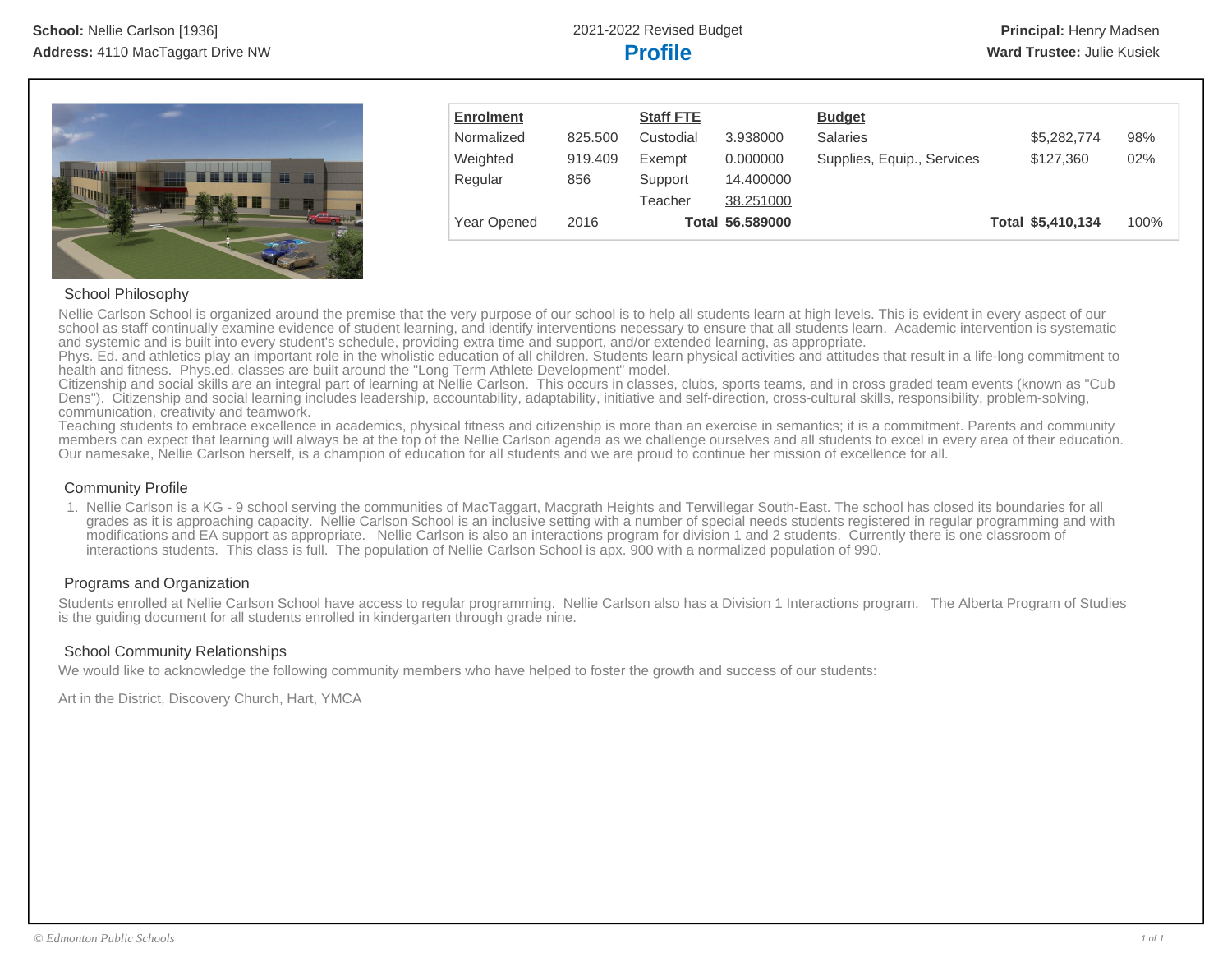**School:** Nellie Carlson [1936] 2020-2021 Results Review **Principal:** Henry Madsen Address: 4110 MacTaggart Drive NW **Results and Implications Ward Trustee:** Nathan Ip

## **Division Priorities 2018-2022**

- 1. Foster growth and success for every student by supporting their journey from early learning through high school completion and beyond.
- 2. Provide welcoming, high quality learning and working environments.
- 3. Enhance public education through communication, engagement and partnerships.

Based on the three SMART goals that were established for 2020-2021, report on the results you achieved (with evidence, including referencing the school's Alberta Education Assurance Measure results (formerly the Accountability Pillar results) and describe how achievement of the goal supports the above Division Priorities that were in effect when the goal was set.

**By June 2021, student achievement results will meet or exceed the three-year average stated in each school's Accountability Pillar. Teachers will engage in collaborative work designed to improve teaching and learning, specifically in the areas of literacy and numeracy. Students deemed to need more time and support will be identified and will receive targeted interventions to support growth. Students who need extensions will experience intentional opportunities that deepen their learning.**

During the 20 - 21 School Year, teachers at Nellie Carlson School will refine previously determined Essential Learner Outcomes and Priority Learning Outcomes (division identified) for each unit , and will administer and collaboratively mark a minimum of one common formative assessment per unit. Systemic intervention schedules will provide a minimum of 120 minutes per week of intervention or extension. A focus on literacy and numeracy continues. Reading screeners are administered three times each year. Results are used to plan intervention for students below the acceptable standard (defined as a normative score of 95). Students identified as below one standard deviation below the norm will have access to a tier 3 intervention known as Empower. An internal MIPI is administered twice per year. Results are used to identify students for intervention at appropriate grade level instruction (by the student, by the skill).

**Results Achieved: Teams of teachers revised the Essential Learner Outcomes, and Scope and Sequence to ensure that all distict students received the same curriculum each quarter. Common formative assessments were used in each unit, with common marking to ensure equity. Reading screeners were administered three times over the course of the year. The MIPI was administered twice, and a common assessment around mathematical operations was also administered. Results from these assessments indicated that students in attendance at school did better than those who were on line. Reading screener data indicate that all Nellie Carlson students decode at or above grade level. Students reading fluency results also indicate above average performance with fluency scores at or above expected norms. Reading comprehension results indicate similar results. Reading comprehension improves as students get older, a result that is to be expected. Based on math assessments given early in September 2021, students computation continues to be an area for focus, particularly in division 2 and 3, where 26% of students struggle with basic math facts.** 

**Preliminary examination of CAT scores indicate that students at Nellie Carlson consistently perform above the divison percentile ranking, but below the Canadian normed ranking in mathmatics. It should be noted however, that Canadian norms are pre-covid.** 

**By June 2021, all staff will have opportunities to participate in school-based and catchment-wide collaboration and professional learning to build teacher capacity and efficacy based on current Division priorities in the areas of literacy, numeracy and assessment.** 

At Nellie Carlson School, Staff work in collaborative teams to support each other in their learning. All teachers are involved in Reading Screener PD around the five pedagogical pillars of reading. All teachers are involved in Math PD focused on common assessment and intervention.

Students are involved in cohorted collaborative groups involved in social and community projects. Nellie Carlson staff are also involved in a "Good Friends Program" targeting our most at risk students. Nellie Carlson school celebrates every student at least once during the school year with a focus on Social Emotional Learning, and "I Am" statements specific to our school. Through these activities, our immediate and parental communities will report a high level of satisfaction on surveys.

**Results Achieved: Staff worked in collaborative teams throughout the year, both in person and on line. Those teachers that taught on line for the full year were involved in collaborative team planning, common assessments and intervention. Collaboration resulted in positive working relationships and support, especially important in a year when isolation could result in stress.** 

**Professional development focused on Reading Screener data analysis and intervention, and on the piloting of math screeners.** 

**By June 2021, students, families, community members and staff will actively participate in opportunities that will foster the development of a positive and**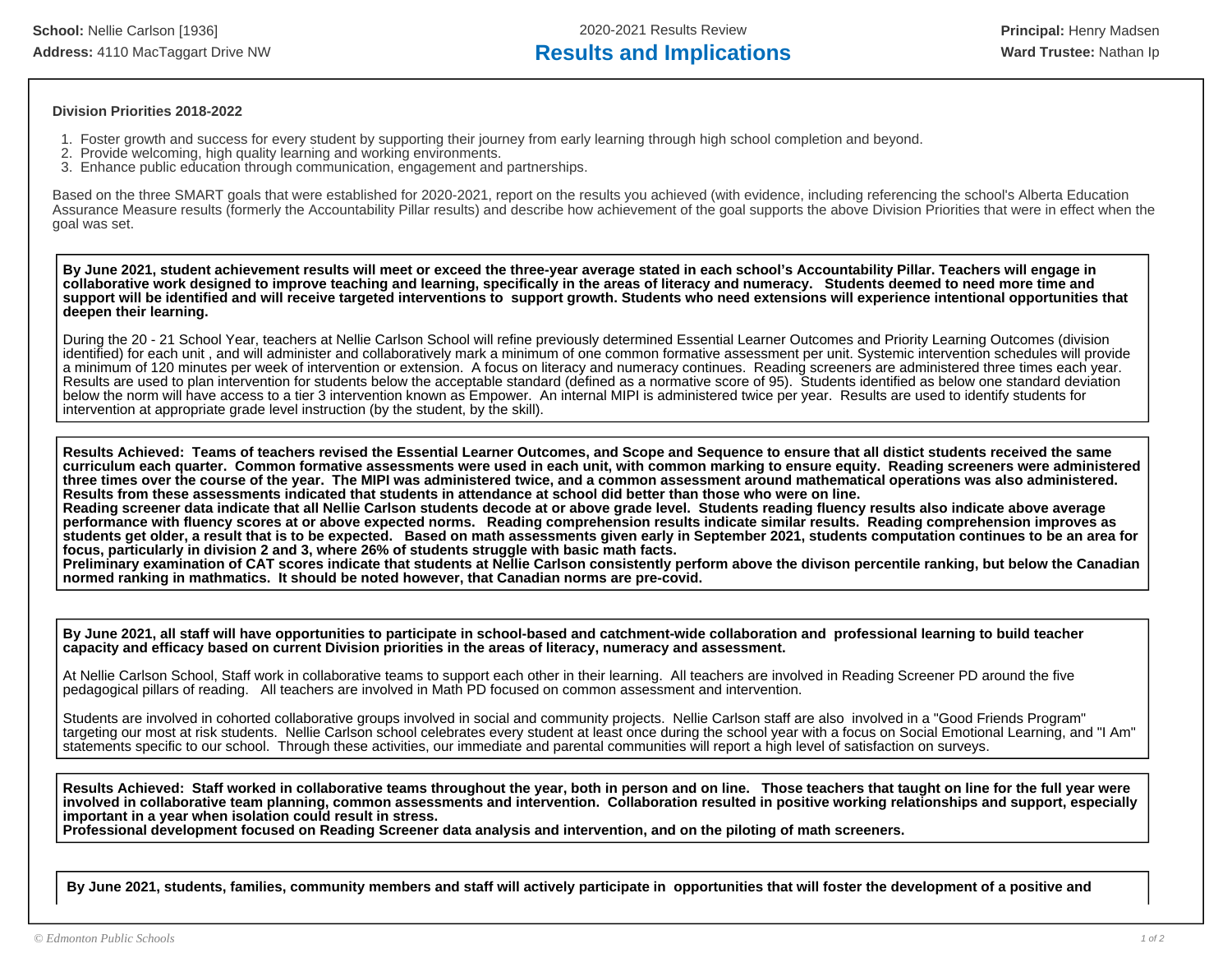**engaging school culture. As a community school, we will continue to build, strengthen and support relationships through collaboration, communication and partnerships. Evidence of success will be measured by the Accountability Pillar, District Feedback Survey and school created parent and student surveys.** 

Nellie Carlson School will continue to establish and nurture a number of educational partnerships in the community, targeting partnerships with an immediate interest in education (ex. Indigo, Royal Bank, local sports organizations, cultural organizations). The administration of Nellie Carlson School will continue to support the work of the school council, and will create a schedule of presentations to inform parents of educational policies and practices. By June 2021 Nellie Carlson School will see strong parent satisfaction with Public Education as measured by the satisfaction survey. This will be done by targeted communication through the web page, SchoolZone, Facebook, Twitter, effective parent / teacher interviews targeting student achievement, and direct communication.

**Results Achieved: The isolation requirements of the pandemic stalled our community work. The School Council and Fund Raising Society continued their work remotely. The Nellie Carlson School Council continued to meet on a monthly basis. Nellie Carlson also worked with Social and Behavioral specialists to provide support to students and families expiencing mental health issues and stress. Anecdotal results indicate that the intervention had positive effects for the families involved. There was more need than there was availability of support.** 

**What were the biggest challenges encountered in 2020/21? Frequent transitioning between online and in person learning negatively impacted learning. Changes to learning format part way through quarters was a further challenge. Validity and reliability of online learner assessment is low. Changes to the scope and sequence of curriculum increased teachers workload, as it required rebuilding year and unit plans. Intervention was a challenge.** 

**What are the implications from 2020/21 that will impact your current year plan? Common scope and sequence across the district has the potential to ensure that fewer students miss essential learner outcomes. Asynchronous learning, provided opportunities for student review of key learning materials. Hybrid learning opportunities (in class and on line at the same time) allows for content coverage even when students are absent. Intervention at all grades and all subjects has become a priority for all collaborative teams. Baseline measures and common formative assessments are ensuring that all students will recover from learning loss over the last 18 months.**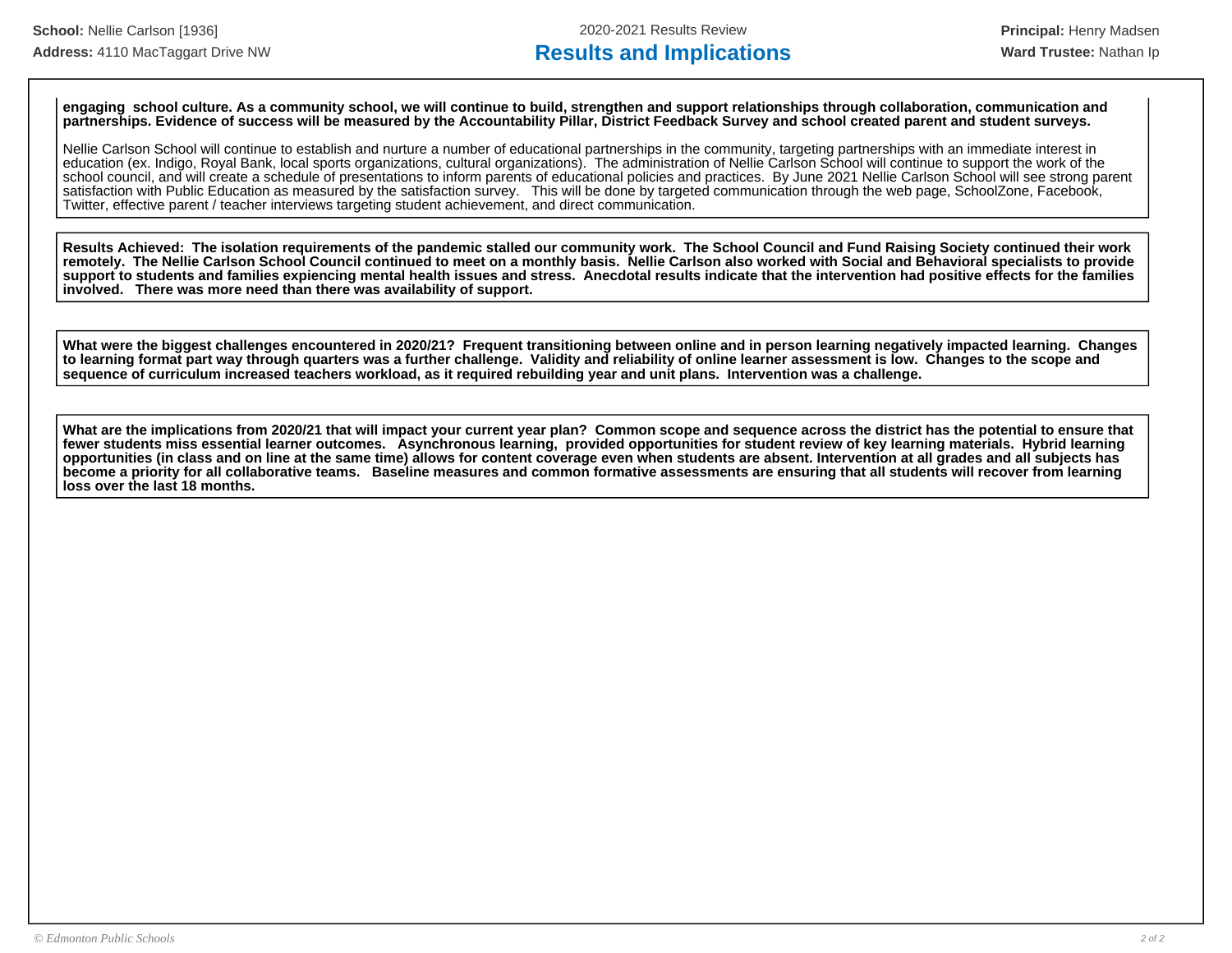# **Required Alberta Education Assurance Measures - Overall Summary**



**Spring 2021** 

# **Nellie Carlson School (1936)**

|                                   |                                                                          | <b>Nellie Carlson School (1936)</b> |                            |                        | <b>Measure Evaluation</b> |             |                  |
|-----------------------------------|--------------------------------------------------------------------------|-------------------------------------|----------------------------|------------------------|---------------------------|-------------|------------------|
| <b>Assurance Domain</b>           | <b>Measure</b>                                                           | Current<br><b>Result</b>            | Prev Year<br><b>Result</b> | Prev 3 Year<br>Average | <b>Achievement</b>        | Improvement | Overall          |
| Student Growth and<br>Achievement | <b>Student Learning Engagement</b>                                       | 80 1                                | n/a                        | n/a                    | n/a                       | n/a         | n/a              |
|                                   | Citizenship                                                              | 82.5                                | 812                        | 83.7                   | Very High                 | Maintained  | <b>Excellent</b> |
|                                   | 3-year High School Completion                                            | n/a                                 | n/a                        | n/a                    | n/a                       | n/a         | n/a              |
|                                   | 5-year High School Completion                                            | n/a                                 | n/a                        | n/a                    | n/a                       | n/a         | n/a              |
|                                   | <b>PAT: Acceptable</b>                                                   | n/a                                 | n/a                        | 90.4                   | n/a                       | n/a         | n/a              |
|                                   | <b>PAT: Excellence</b>                                                   | n/a                                 | n/a                        | 35.0                   | n/a                       | n/a         | n/a              |
|                                   | Diploma: Acceptable                                                      | n/a                                 | n/a                        | n/a                    | n/a                       | n/a         | n/a              |
|                                   | Diploma: Excellence                                                      | n/a                                 | n/a                        | n/a                    | n/a                       | n/a         | n/a              |
| Teaching & Leading                | <b>Education Quality</b>                                                 | 89.9                                | 88.4                       | 90.4                   | Very High                 | Maintained  | <b>Excellent</b> |
| Learning Supports                 | Welcoming, Caring, Respectful and Safe Learning<br>Environments (WCRSLE) | 87.9                                | n/a                        | n/a                    | n/a                       | n/a         | n/a              |
|                                   | <b>Access to Supports and Services</b>                                   | 78.7                                | n/a                        | n/a                    | n/a                       | n/a         | n/a              |
| Governance                        | <b>Parental Involvement</b>                                              | 76.1                                | 68.8                       | 76.5                   | Intermediate              | Maintained  | Acceptable       |
| Notes:                            | For Intern                                                               |                                     |                            |                        |                           |             |                  |

### Notes:

1. Data values have been suppressed where the number of respondents/students is fewer than 6. Suppression is marked with an asterisk (\*).

- 2. The 2020/21 administration of the AEA survey was a pilot. The Citizenship measure was adjusted to reflect the introduction of the new AEA survey measures. In addition, participation in the survey was impacted by the COVID-19 pandemic. Evaluations have not been calculated as 2020/21 survey results are not comparable with other years.
- 3. Participation in the 2019/20 Diploma Exams was impacted by the COVID-19 pandemic. In the absence of Diploma Exams, achievement level of diploma courses were determined solely by school-awarded marks. Caution should be used when interpreting high school completion rate results over time.
- 4. The "N/A" placeholder for the "Current Result" for PAT and Diploma Exam measures are included until results can be updated in the Fall.
- 5. Aggregated PAT results are based upon a weighted average of percent meeting standards (Acceptable, Excellence). The weights are the number of students enrolled in each course. Courses included: English Language Arts (Grades 6, 9, 9 KAE), Français (6e et 9e année), French Language Arts (6e et 9e année), Mathematics (Grades 6, 9, 9 KAE), Science (Grades 6, 9, 9 KAE), Social Studies (Grades 6, 9, 9 KAE).
- 6. Participation in the Provincial Achievement Tests and Diploma Examinations was impacted by the fires in 2016 and 2019, as well as by the COVID-19 pandemic in 2020. Caution should be used when interpreting trends over time
- 7. Aggregated Diploma results are a weighted average of percent meeting standards (Acceptable, Excellence) on Diploma Examinations. The weights are the number of students writing the Diploma Examination for each course. Courses included: English Language Arts 30-1, English Language Arts 30-2, French Language Arts 30-1, Français 30-1, Mathematics 30-1, Mathematics 30-2, Chemistry 30, Physics 30, Biology 30, Science 30, Social Studies 30-1, Social Studies 30-2.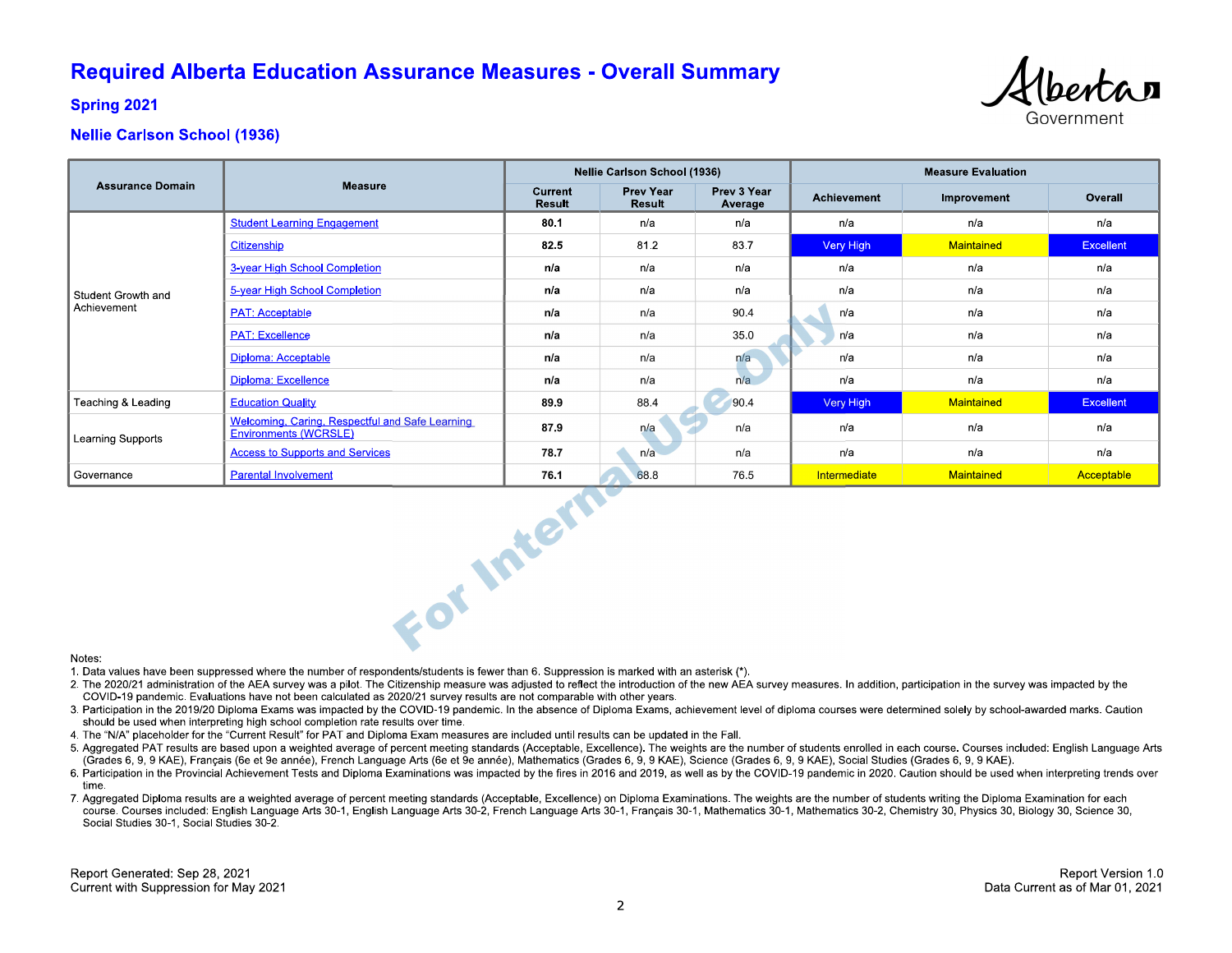## **Division Priorities 2018-2022**

- 1. Foster growth and success for every student by supporting their journey from early learning through high school completion and beyond.
- 2. Provide welcoming, high quality learning and working environments.
- 3. Enhance public education through communication, engagement and partnerships.

The following SMART (Specific, Measureable, Attainable, Relevant, Time-Framed) goals have been established for the 2021/2022 school year. Select the Division Priority number that the goal supports from the drop-down box. Schools are to set one goal for each priority. Central DU's can set their goals around one or more priorities.

During the 21-22 School Year, teachers at Nellie Carlson will refine previously determined Essential Learner Outcomes and Priority Learner Outcomes (division identified) for each unit of instruction, and will administer and collaboratively mark a minimum of one common formative assessment per unit. Systemic intervention schedules will provide a minimum of 120 minutes per week of intervention or extension. A focus on literacy and numeracy will continue. Reading screeners are administered three times each year. Math screeners are administered two times each year. Results are used to plan intervention for students below the acceptable standard (defined a a normative score of 95). Students who score one standard deviation below the norm will have access to Tier 3 intervention both in Literacy and Numeracy.

**Priority 1**

 At Nellie Carlson School, staff work in collaborative teams to support each other in their learning. All teachers are involved in Reading Screener PD aroudn the five pillars of reading. Math teachers are involved in "First Steps in Math" PD. All teachers are involved in creating common formative assessment, and collaborative marking these assessments to examine and refine practice.

Educational Assistants are involved in multiple focused PD sessions throughout the year, designed to increase their ability to provide support and intervention.

Students are involved in collaborative groups focused on social and community projects. These projects include Terry Fox initiative, food bank initiatives, clothing donations, book donations, and community communication. Nellie Carlson is also focused on Social Emotional Learning, with specific focus on relationships. Through these activities, our immediate and parental communities will report a high level of satisfaction on surveys.

Nellie Carlson School will continue to establish and nurture a number of educational partnerships in the community, targeting partnerships with an immediate interest in education (ex. Indigo, Royal Bank, Mazenkowski Heart Center, local sport organizations, cultural organization, senior centers). The administration of Nellie Carlson School will continue to support the work of the school council, and will create a schedule of presentations to inform parents about the educational policies and practices. By June 2022 Nellie Carlson School will see strong parent satisfaction with Public Education as measured by the satisfaction survey. The will be done by targeted communication through the web page, Schoolzone, Facebook, Twitter, effective parent / teacher interviews targeting student achievement, and direct communication.

**Priority 3**

**Priority 2**